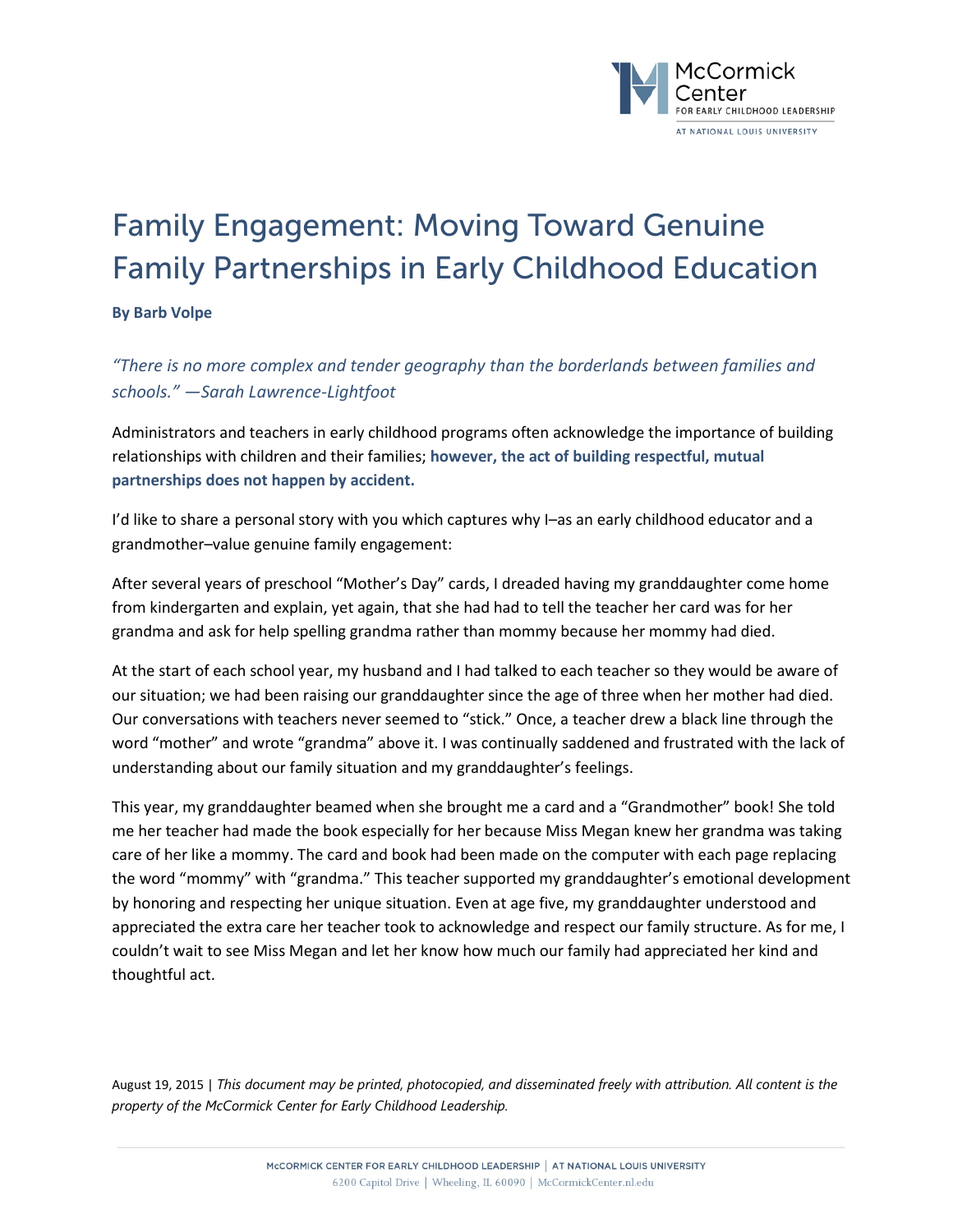## EARLY CHILDHOOD LEADERS PLAY A HUGE ROLE IN ENSURING THAT FAMILIES ARE VALUED IN THEIR EARLY CHILDHOOD PROGRAMS.

**It is important for staff to be aware of family structure, stressors, and challenges** such as worries over money, housing, sleep, and transportation; balancing work and family; and parenting decisions. Families may feel guilt, resentment, or even jealously over the time teachers get to spend with their child and frustration related to all they have to do to provide for their child. They may feel intimidated by the teacher. At times, parents may even feel protective and concerned about their own child, so they may not see or understand the teacher's responsibility for all of the children in his or her care.

Teachers may not recognize the need to develop a relationship with the families. After all, they entered early childhood to work with children not with adults. They may lack experience or training on working with parents/family members and need support in developing effective communication skills. They also might need guidance around cultural competency.

**Children, families, and teachers all benefit from strong family-school partnerships.** It is the responsibility of early childhood professionals to take the lead in developing respectful, supportive family partnerships. So, where do you start?

Here are some questions to consider:

- $\blacksquare$  How do staff view the child's family?
- Do staff believe this to be an equal partnership?
- How do staff recognize and respect the family's expertise?
- **Are staff genuine and approachable with families?**
- Do staff have conversations with families, not just give reports on the child?
- Are there parents and/or families whom staff don't like or understand? How might that affect communication and relationships with the parents/family? What can be done to develop understanding or acceptance of others?

Items 14, 16, and 17 in the [Program Administration Scale](http://mccormickcenter.nl.edu/program-evaluation/program-administration-scale-pas/) (PAS) include many strategies programs can use to strengthen family partnerships. Some of them are listed below along with other ideas to help foster positive relationships between program staff and families.

## **Here are a few strategies you may consider to foster positive family partnerships:**

- Learn every significant family member's name or nickname. If the family is from a different culture or ethnicity, learn how to pronounce names correctly.
- Greet each child and family when they arrive.
- **EXECT** Learn something unique about each family member. Have conversations when possible at drop off or pick up times.

August 19, 2015 | *This document may be printed, photocopied, and disseminated freely with attribution. All content is the property of the McCormick Center for Early Childhood Leadership.*